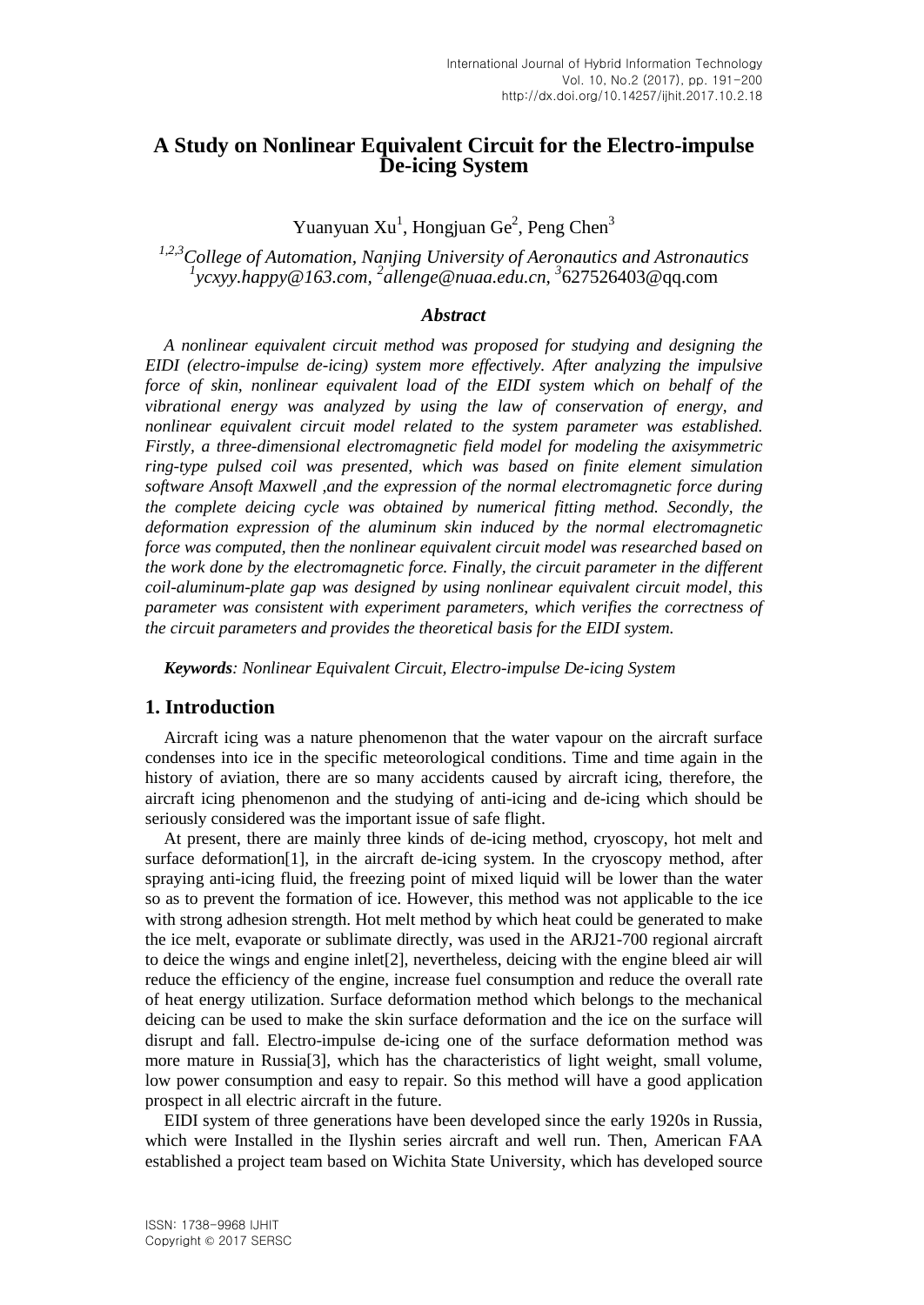code taking the capacitor voltage as the input to study the de-icing incentive[4-7].The EIDI technology was developed late in our country, the electrodynamics model was built by Beijing University of Aeronautics and Astronautics to predict the de-icing area[8-11]. Nanjing University of Aeronautics and Astronautics has established a FE model of system eddy current, at the same time ANSYS software was used to analyze the failure element of skin surface[12-14]. Also, Northwestern Polytechnical University has researched the EIDI system, and attempted to study the factors of de-icing system with the solutions of electromagnetic eddy current field[15].

Based on the three-dimensional transient magnetic field simulation model of EIDI system, the work of normal electromagnetic force was studied in the deicing incentive cycle, meanwhile, a nonlinear equivalent circuit related to the parameters of EIDI system was established. At last, the circuit parameters of energy storage elements in different air gap were designed under the equivalent circuit model.

# **2. EIDI System**

The principle circuit of EIDI system was shown in Figure 1. When the thyristor was triggered to turn-on, the capacitor will recharge the pulsed coil. Because the resister and inductance of this pulsed coil was very small, an excessive current only for short periods will be sent through the coil, which lead to the transient magnetic field around the coil. Due to the gap between the coil and the aluminum skin was very small, A large eddy current will be induced by the transient magnetic field in aluminum skin. Eddy current and transient magnetic field, these two interact with each other to produce short electromagnetic force, the peak of which can reach hundreds or even thousands Newton. Strong acceleration generated from the electromagnetic force can make the ice on the wing surface peeling off, and the effect of deicing can be ultimately achieved. The diode connected in anti-parallel with the capacitor was used to prevent the capacitor reverse charging, and prolong the capacitor 's life.



**Figure 1. Diagram of Electro-impulse De-icing (EIDI) System**

# **3. Analysis and Calculation of the Skin Pulse Force**

### **3.1. Analysis of Transient Magnetic Field for Pulsed Coil**

Figure 2 was the simplified model of electromagnetic field in the EIDI system, pulsed coil was the axisymmetric cylindrical hollow coil, which was wound by copper belt.

In cylindrical coordinates  $(\rho, \varphi, z)$ , the monolayer copper tape is wound by the copper coils of 1,000 turns, the plane of each coil parallel with the xoy plane, the radius of the coil is a, the current pass through the coil is  $I_0/T$ , the width of copper tape is  $b_{width}$ , N shows how many coil turns in a unit width( $N = T/b_{width}$ ), the center coordinates of the coil is  $(0,0,h)$ , the coordinates of each field points in  $Z_0$  plane is  $(\rho_o, \varphi_o, Z_o)$ .

The magnetic vector potential produced by the field source with uniform current distribution is: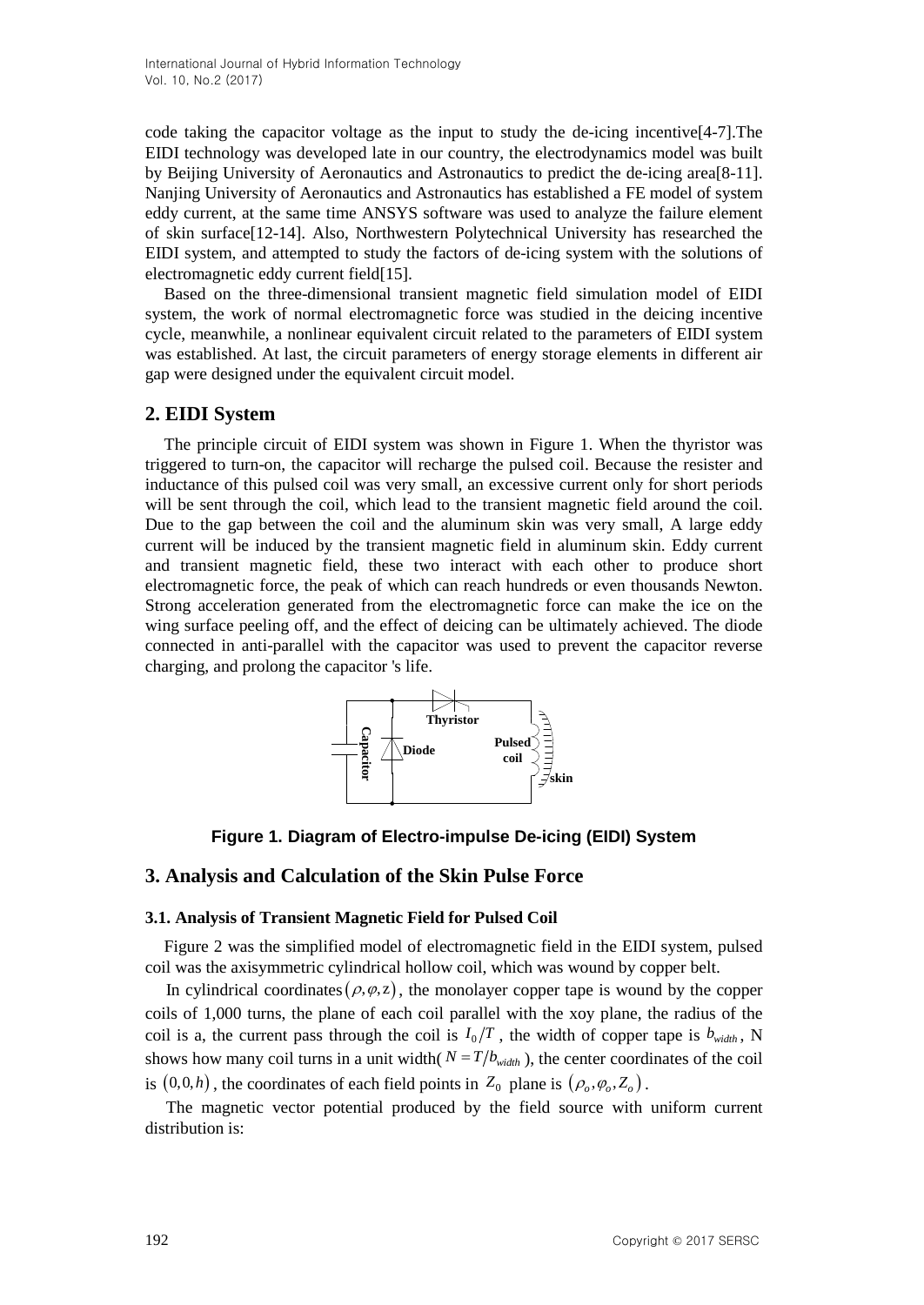

#### **Figure 2. The Electromagnetic Field Simplified Model of the EIDI System**

$$
A = \frac{\mu_0 I_0}{4\pi} \iint_R \frac{dl}{R}
$$
 (1)

*l* is the ring loop, *dl* is the tangent vector of every point in the ring wire, R is the vector from point Q in ring to each point P. With the cylindrical coordinate system transformation, the magnetic vector potential of single turn coil in each  $Z_0$  plane is:<br> $[0, \rho_0 = 0$ 

$$
A = \begin{cases} 0, \rho_0 = 0 \\ A_{\varphi} e_{\varphi} = \frac{\mu_0 I_0}{2\pi T} \sqrt{\frac{a}{\rho_0}} f(k) e_{\varphi}, \rho_0 > 0 \end{cases}
$$
 (2)

In which,

$$
f(k) = \left(\frac{2}{k} - k\right)K(k) - \frac{2}{k}E(k)
$$

$$
k = \sqrt{\frac{4\rho a}{\left(\rho_0 + a\right)^2 + \left(Z_0 - h\right)^2}}
$$

$$
K(k) = \int_0^{\frac{\pi}{2}} \frac{d\alpha}{\sqrt{1 - k^2 \sin^2 \alpha}}
$$

$$
E(k) = \int_0^{\frac{\pi}{2}} \sqrt{1 - k^2 \sin^2 \alpha} d\alpha
$$

 $K(k)$  and  $E(k)$  represent the elliptic integral of the first and second kind with modulus k and modular angle,  $e_{\phi}$  is the circumferential tangential unit vector. Based on the rotation formula of cylindrical coordinates:

$$
B = \nabla \times A = B_{\rho} e_{\rho} + B_{z} e_{z}
$$
 (3)

In this function,  $e_{\rho}$  and  $e_{\rho}$  represent the unit vector in the direction of  $\rho$  and  $Z$  in cylindrical coordinates, so radial magnetic induction of single copper tape is:<br> $B = \frac{\mu_0 I_0}{\mu_0} \left[ \frac{a}{1 - \frac{1}{2} k^2} \right] K(k) - E(k)$ 

$$
B_{\rho} = \frac{\mu_0 I_0}{\pi b_{\text{width}}} \sqrt{\frac{a}{\rho_0}} \left[ \left( 1 - \frac{1}{2} k^2 \right) K(k) - E(k) \right] \tag{4}
$$

Axial magnetic induction is:

$$
B_Z = \frac{\mu_0 I_0}{2\pi b_{width}} \Big[ g_z (\rho_0, z - z_2) - g_z (\rho_0, z - z_1) \Big]
$$
 (5)

 $Z_1$  and  $Z_2$  are the height of two end faces at the top and bottom of the pulse coil, namely the axial magnetic induction of pulsed coil is the sum of each axial magnetic induction of single copper tape with different radii.

As shown in Figure 3, three-dimensional simulation model of the EIDI system was established by the Ansoft finite element analysis software, the model parameters are shown in Table 1. When studying the electromagnetic force acting on the aluminum skin, because of the complexity of EIDI system, the other parameters and installation conditions remain unchanged, only a single parameter changed. The trends of radial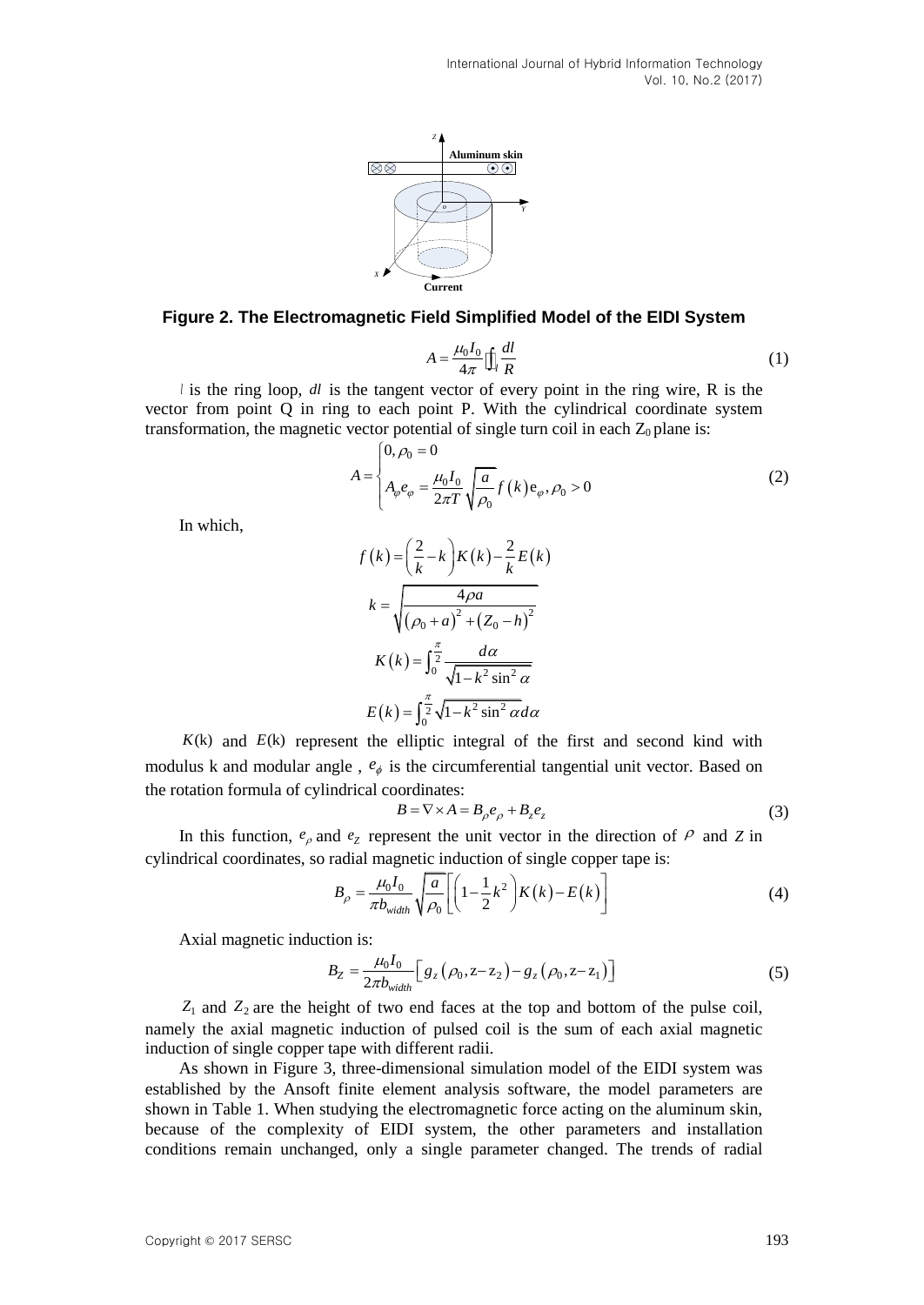electromagnetic peak force and normal electromagnetic peak force are studied when the gap between the coil and the skin changed.



**Figure 3. Three-dimensional Simulation Model of the EIDI System**

| The circuit parameters |               | The structure parameters |               | The structure parameters  |  |
|------------------------|---------------|--------------------------|---------------|---------------------------|--|
| of pulsed coil         |               | of pulsed coil           |               | of aluminum skin          |  |
| Inductance /uH         |               | 132 Outside diameter/mm  | 30            | Length*Width/mm $100*100$ |  |
| Resistance/ $\Omega$   | $0.2^{\circ}$ | Inside diameter/mm       | $\mathcal{L}$ | Air gap/mm                |  |
|                        |               | Height/mm                | 10            | Thickness/mm              |  |

**Table 1. Parameters of the EIDI System Simulation Model**

### **3.2. The Simulation and Research of Impulsive Force for Aluminum Skin**

**3.2.1. The influence of coil-skin gap on the peak of pulse-electromagnetic force:** The change of the gap between aluminum skin and pulsed coil will cause the variation of pulse-electromagnetic force. So with the excitation current and the other parameters unchanged, only adjust the gap between the pulsed coil and the skin. When the gap is 0.5mm, 1.0mm, 1.5mm, 2.0mm, 2.5mm, 3.0mm, the force effect on the aluminum skin was analyzed. The relationship between radial/normal electromagnetic peak force and the skin-coil gap was shown in Figure 4(a)

With reference to Fig  $.4(a)$ , the normal electromagnetic peak force will decrease with the increase of gap, and the radial electromagnetic peak force will go up in proportion to the gap.

**3.2.2. The influence of skin thickness on the peak of pulse-electromagnetic force:** Because of the skin effect, skin thickness will affect the pulse force of aluminum skin to a certain extent. According to the formula for calculating the skin depth, 3.5mm is the best value for the aluminum skin depth in the working conditions. Under these conditions that the excitation current and other conditions of de-icing system are not changed, the force effect on the aluminum skin was analyzed only when the skin thickness was changed. As shown in Figure 4(b), the radial/normal electromagnetic peak force will vary with the skin thickness, which was 1mm, 1.5mm, 2.0mm, 2.5mm, 3.0mm, 3.5mm, 4.0mm or 5.0mm.

Figure 4(b) represents that the normal electromagnetic peak force will go up in proportion to the skin thickness when the skin thickness was less than the skin depth, however in the condition the skin thickness was greater than the skin depth, the change of the normal electromagnetic peak force was obscure. While the peak of radial electromagnetic force was increase with the increase of the skin thickness.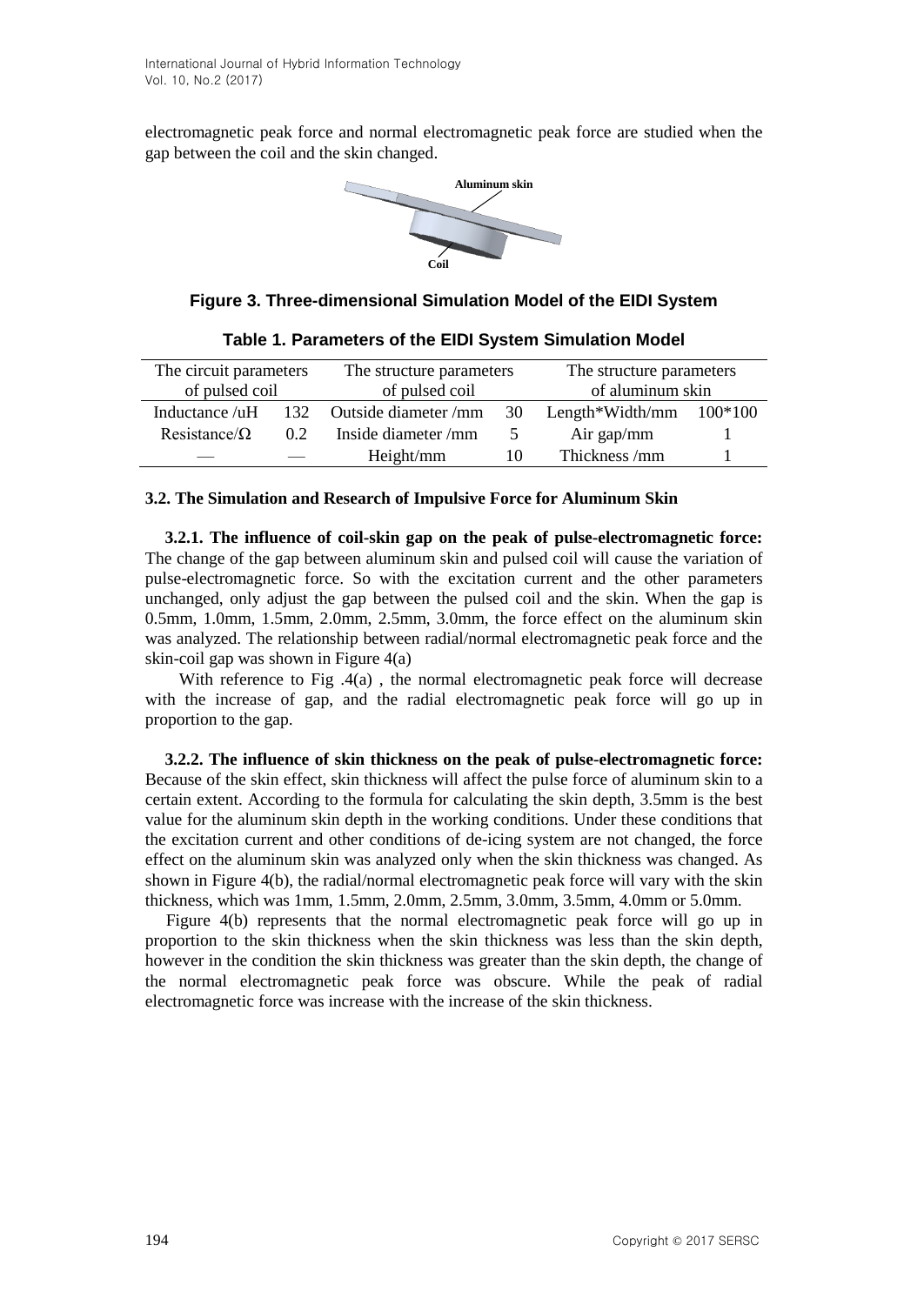

**Figure 4. The Electromagnetic Force Peak versus Coil-aluminum-plate Gap and Thickness of the Aluminum Plate**

Example the state of the state of the state of the state of the state of the state of the state of the state of the state of the state of the state of the state of the state of the state of the state of the state of the s Figure 4 (a) and Figure 4 (b) shows that no matter the skin thickness or the coil-skin gap changes, the peak of radial electromagnetic force compared to normal electromagnetic peak force changed little which was less than 0.5 percent, so the pinch effect of pulsed coil in the horizontal direction caused by the radial electromagnetic force can be ignored, namely the electromagnetic force all acted on the aluminum skin will produce vibratory motion with a small amplitude and strong acceleration to achieve the effect of deicing.

#### **4. Analysis of Nonlinear Equivalent Circuit**

#### **4.1 The Calculation of Work of Electromagnetic Force**

From the analysis in the 2.2 section, when analyzing the impulsive force generated by the pulsed magnetic field, the normal electromagnetic force was the only force which should be considered. When the excitation current shown in Figure 5 flows through the pulse coil, the electromagnetic force effect on the aluminum skin are shown as follows.



### **Figure 5. Curves of Excitation Current and the Electromagnetic Force**

According to the curve fitting method, the expression of the relation between electromagnetic force and time is as follows.

d time is as 10110ws.  
\n
$$
F_N(t)|_{d=1} = -249.4e^{-\left(\frac{t - 0.4785}{0.8535}\right)^2} + 719.2e^{-\left(\frac{t - 0.3675}{0.3348}\right)^2}
$$
\n(6)

In this expression, *d* is the gap between the aluminum skin and pulsed coil.

After the electromagnetic force was applied at the aluminum skin, the shape of skin will change. According to the related knowledge of material mechanics, the deformation of metal skin caused by the electromagnetic force was equivalent to the deformation in the simply supported beam model shown in Figure 6.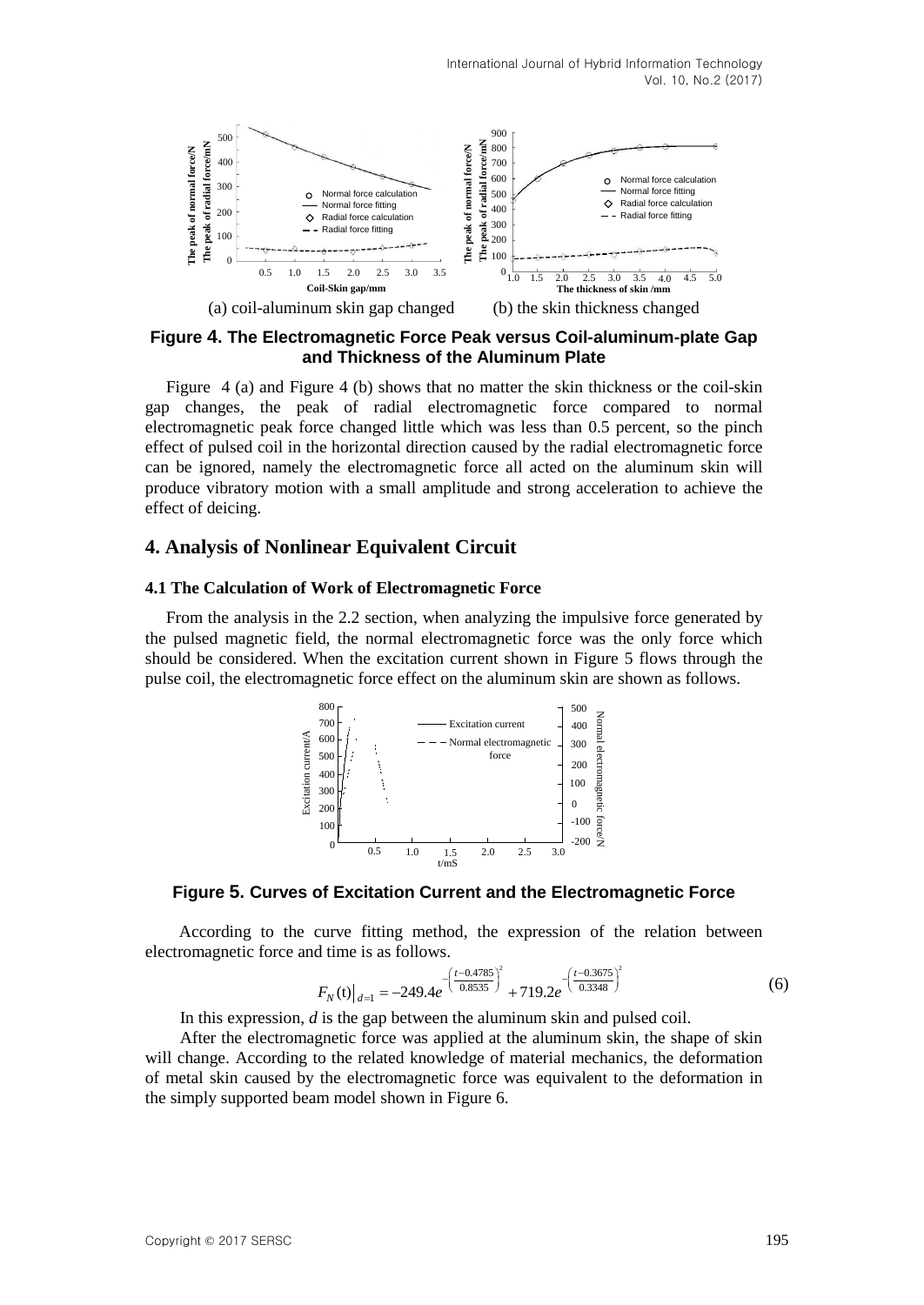

**Figure 6. Deformation Calculation Model of the Aluminum Skin**

Assuming the force acting on the skin focuses on the geometric centre point, when  $a = b = l/2$ , *l* is the length of aluminum skin, the maximum deformation of the skin is as follows.

$$
D = -\frac{F_N(t)l^3}{48EI} \tag{7}
$$

Where EI is the flexural rigidity of aluminum plate(a constant), which can be found in the related materials handbook.

Then the work of electromagnetic force in the deciding incentive process is:  
\n
$$
W_{F_N} = \int |F_N(t)| \cdot dD = \frac{l^3}{48EI} \int |F_N(t)| \cdot \frac{dF_N(t)}{dt}
$$
\n(8)

#### **4.2 The Study on Nonlinear Equivalent Circuit**

Based on the principle of energy conservation, the formula of calculating electrical work of the exciting current in a complete period, which is equal to the energy consumption process of the nonlinear resistive load, is derived as follows:

$$
W_{F_N} = \int i^2 R_{equ} \cdot dt \tag{9}
$$

**Figure 6. Determines Contained and Service Contained Burning State<br>
1960 Copyright Contained Contained Burnicles and the Aluminum State<br>
Assuming the form acting on the skin function bottom of the skin is a<br>**  $\alpha = -2\alpha$ **,** Figure 7 shows the equivalent operation modal of pulsed discharge circuit, including discharging and freewheeling two stages. The freewheeling was to prevent reverse charging capacitor group and extend the service life of the capacitor. In this figure, *C* is the capacitor group for storing energy, L is the inductance of pulsed<sub>p</sub>coil,  $^R_R$  is the sum of the resistance of nonlinear resistive load and pulsed coil( $R = R_{equ} + R_{coil}$ ), *D* is the freewheeling diode. Because the magnetic field generated by the eddy current of skin has low impact on the exciting current, the influence of magnetic field on the circuit and the eddy current loss of the pulsed coil can be ignored.



**Figure 7. Operational Model of the EIDI System**

In Figure 7 (a), according to Kirchhoff's voltage law and the solving method of nonlinear circuit, the expression can be got as follows: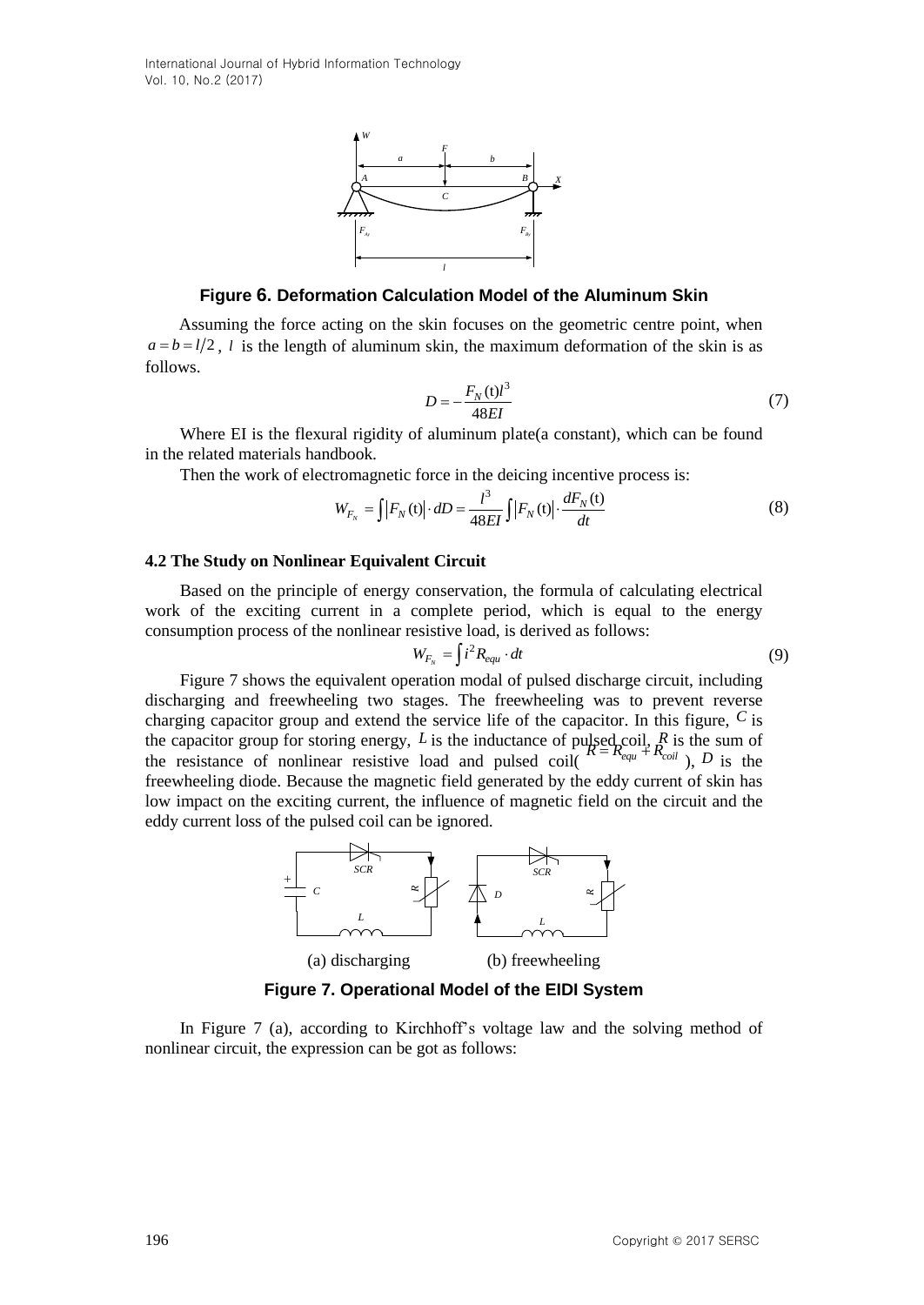$$
\begin{cases}\nLC \frac{d^2 U}{dt^2} + RC \frac{dU}{dt} + U = 0 \\
U|_{t=0} = U_0 \\
\left. \frac{dU}{dt} \right|_{t=0} = 0\n\end{cases}
$$
\n(10)

Because the resistance of pulsed coil is very small,  $R < 2\sqrt{L/C}$ , the circuit operates in the underdamping state, the voltage across the capacitor in the discharging process is:

$$
U = \frac{U_0}{\omega \sqrt{LC}} e^{-\delta \cdot t} \sin(\omega t + \varphi)
$$
 (11)

In this expression,

$$
\delta = \frac{R}{2L}, \omega_0 = \frac{1}{\sqrt{LC}}, \omega = \sqrt{\omega_0^2 - \overline{\delta}^2}, \varphi = \arcsin(\frac{\omega}{\omega_0})
$$

Also , the current flowed through the pulsed coil without regard to the freewheeling diode is:

$$
i = -\frac{U_0}{\omega L} e^{-\delta t} \sin \omega t \tag{12}
$$

So the peak current flowed through the pulsed coil is:

$$
\dot{\boldsymbol{i}}_{\text{max}} = \frac{U_0}{\omega L} e^{-\delta \cdot \boldsymbol{t}_{i,\text{max}}} \sin \theta \tag{13}
$$

And the corresponding time to peak current:

$$
t_{i,\max} = \frac{\theta}{\omega}, \quad \theta = \arctan(\frac{\omega}{\delta})
$$

Therefore, considering the existence of anti-parallel freewheeling diode, the discharging current is:

$$
i = \begin{cases} \frac{U_0}{\omega L} e^{-\delta \cdot t} \sin \omega t, 0 \le t \le t_{i, \text{max}} \\ i_{\text{max}} e^{-\frac{R}{L}(t - t_{i, \text{max}})}, t > t_{i, \text{max}} \end{cases}
$$
(14)

Based on the expression (9), (11), (12), (13) and (14), the nonlinear equivalent resistance is:

$$
R_{equ} = \begin{cases} \left| \mathbf{F}_{N}(t) \cdot \mathbf{F}_{N}(t) \right| l^{3} \cdot \left( \frac{4L}{C} - R^{2} \right) \cdot e^{\frac{R}{L}t} \\ \frac{48EI \cdot U_{0}^{2}}{48EI \cdot U_{0}^{2}} \cdot \frac{\sin^{2} \omega t}{\sin^{2} \omega t} - R_{coil}, 0 < t \leq t_{i, \text{max}} \end{cases}
$$
(15)  

$$
\frac{\left| \mathbf{F}_{N}(t) \cdot \mathbf{F}_{N}(t) \right| l^{3}}{48EI \cdot U_{0}^{2}} \cdot e^{\frac{R}{L} \left( t - \frac{\theta}{\omega} \right)} - R_{coil}, t > t_{i, \text{max}}
$$

In the above case, the nonlinear equivalent circuit of EIDI system is shown in Figure 8.



#### **Figure 8. Nonlinear Equivalent Circuit of the EIDI System**

Figure 9(a) is the nonlinear equivalent resistance-air gap between aluminum skin and pulse coil curve , and Figure 9(b) is the air gap-electrical work of electromagnetic force in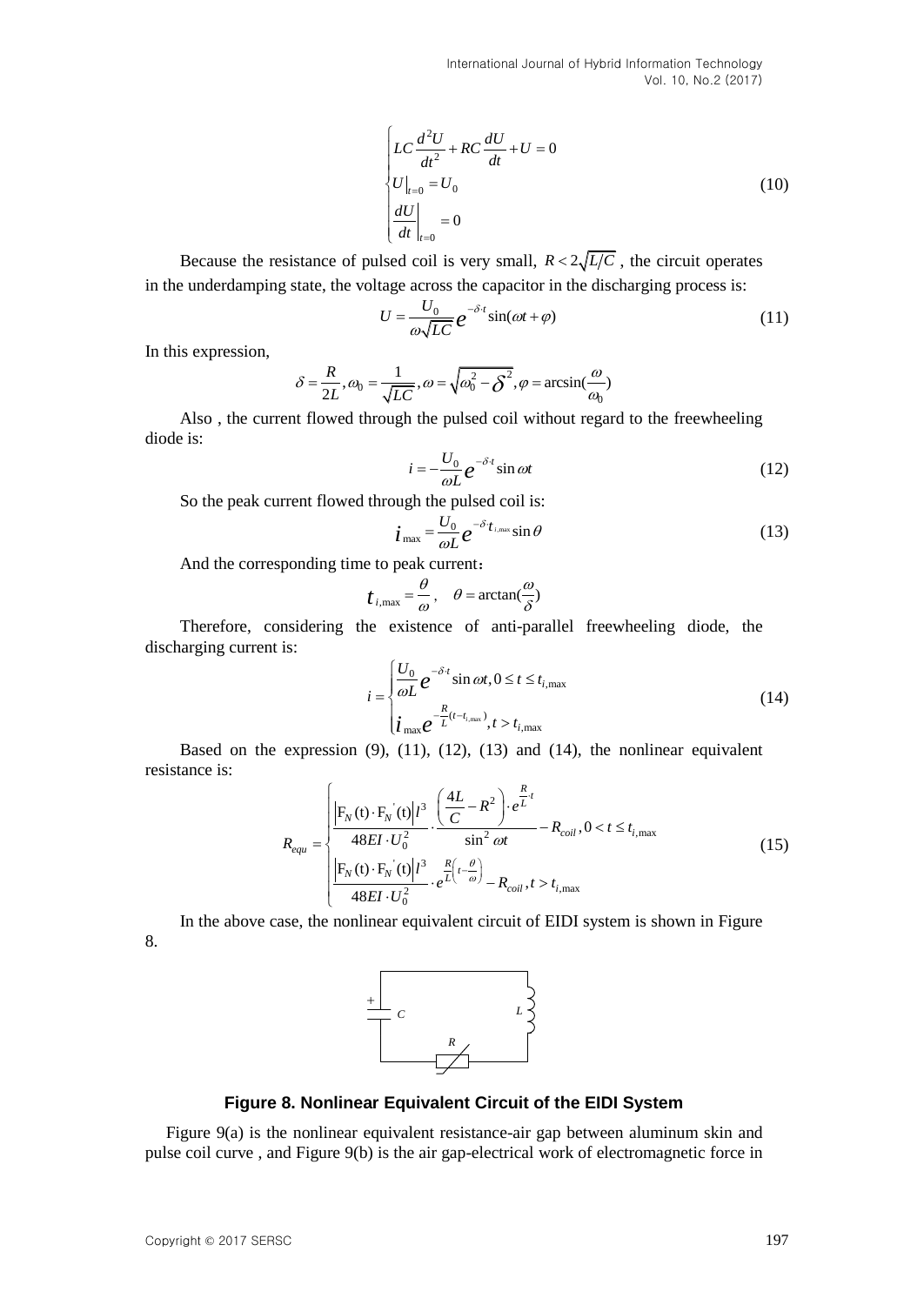a period curve. In these two figures, the curve 1-5 identify the air gap is 1.0, 1.5, 2.0, 2.5 and 3.0mm.

It can be seen from the Figure 9, the nonlinear equivalent resistance and the electrical work of electromagnetic force in a period will decrease with the increase of the air gap.

Because the maximal capacity usage ratio  $\eta$  of EIDI system is less than 30%,  $\eta$  is the ratio of electrical work of electromagnetic force and stored energy of the capacitor, the following expression can be derived.

$$
\frac{1}{2}CU_0^2 \cdot \eta = \int i^2 R_{equ} \cdot dt
$$
\nWhich, 
$$
C = \frac{100 \int i^2 R_{equ} \cdot dt}{32\eta} uF
$$
.

\n(16)

For the expression (16),  $U_0$  is set as 800V by empirical value. At the same time, according to the electrical work of nonlinear equivalent resistance, the capacitor value takes its maximum. The suggested values of stored energy element C under the different air gap are shown in Table 2.



**Figure 9. Curves under Different Gap**

| Table 2. Energy Storage Element Selected under Different Gap |  |  |
|--------------------------------------------------------------|--|--|
|--------------------------------------------------------------|--|--|

| Air<br>gap/mm | nonlinear equivalent<br>resistance $\Omega$ | Curves of electrical<br>work in a cycle /J | suggested<br>capacitor values<br>/uF | energy<br>utilization<br>ration/% |
|---------------|---------------------------------------------|--------------------------------------------|--------------------------------------|-----------------------------------|
| $d=1.0$       | Figure 9(a) Curve 1 Figure 9(b) Curve 1     |                                            | 180                                  | 27.8                              |
| $d=1.5$       |                                             | Figure 9(a) Curve 2 Figure 9(b) Curve 2    | 212                                  | 22.1                              |
| $d=2.0$       | Figure 9(a) Curve 3 Figure 9(b) Curve 3     |                                            | 240                                  | 19.5                              |
| $d=2.5$       | Figure $9(a)$ Curve 4                       | Figure 9(b) Curve 4                        | 306                                  | 15.3                              |
| $d=3.0$       | Figure $9(a)$ Curve 5                       | Figure 9(b) Curve 5                        | 352                                  | 13.3                              |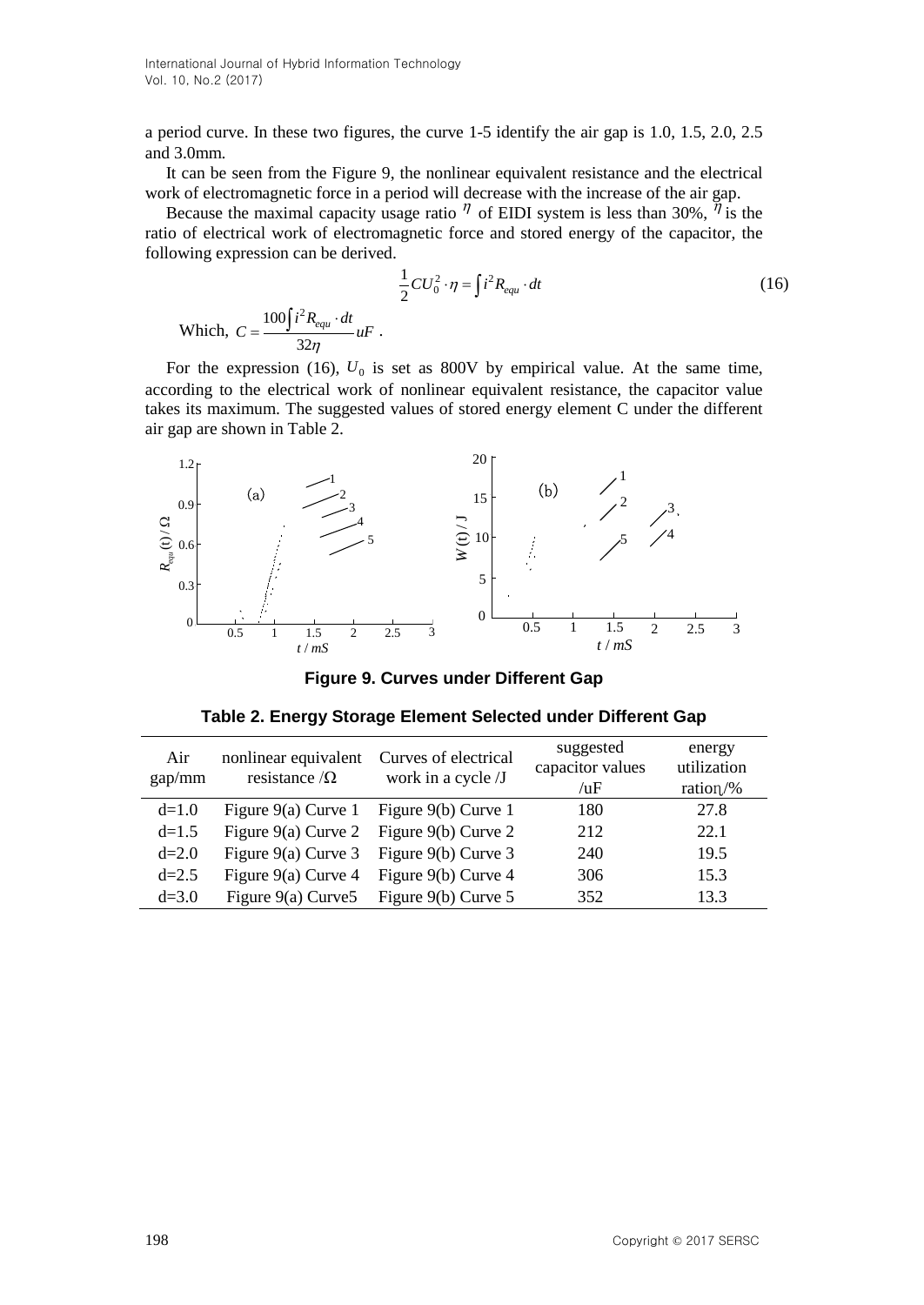

**Figure 10. Test Platform of the EIDI System**

Figure 10 shows the structures of the EIDI experiment platform, the thickness of the pulse coil is 0.2mm, which is wound by 10mm copper belt and installed under the aluminum skin. The air gap between the aluminum skin and pulsed coil is adjusted flexibly with the experimental demand. This experiment platform is used to validate the consistency between the stored energy capacitor values in different air gap and the values suggested in Table 1. If the results are same, the accuracy of the method can be validated.

## **5. Conclusion**

From the above analysis, simulation and experiment, the nonlinear equivalent circuit method could effectively reduce the difficulty of design the EIDI system. Based on the three-dimensional electromagnetic field simulation model of EIDI system, the electrical work of electromagnetic force in a whole excitation process was researched. The nonlinear equivalent circuit of EIDI system was analyzed with the principle of energy conservation, and the theoretical expression of nonlinear equivalent resistance was derived. Also, the values of capacitor of the EIDI system with different air gap was given by using the circuit model, which was consistent with the experimental data, the correctness of this method was verified.

## **References**

- [1] Li Qingying. Research on the experiments, theories, and design of the electro-impulse de-icing system.Nanjing:Nanjing University of Aeronautics and Astronautics,**(2012)**:1-157.
- [2] Du Qian.Design and research on electro-impulse de-icing system.Nanjing: Nanjing University of Aeronautics and Astronautics, **(2009)**:1-71.
- [3] Levin I.A.A device for removing ice from surfaces of thin-walled structures U.S:3,809,341,May, **(1974)**.
- [4] Zumwalt G W, Scharg R L,Benhart W D, et al. Analysis and tests for design of an electro-impulse deicing system. NASA Contractor Report 174919, **(1985)**.
- [5] Zumwalt G W,Scharg R L,Benhart W D,et-al.Electro-impulse de-icing testing analysis and design .NASA CR-4175,**(1998)**.
- [6] Schrag R L,Benhart W D,Electro-impulse de-icing electrodynamics solution by discrete elements. AIAA 26th Aerospace Sciences Meeting,Reno,Nevada:AIAA,**(1988)**.
- [7] Benhart W D,Gien P E.A structural dynamics investigation related to EIDI applications.AIAA Paper 86- 0550,**(1986)**.
- [8] Li Guangchao,He Jiang,Lin Guiping,Electro-impulse de-icing (EIDI) technology study. Journal of Aerospace Power, vol. 26, no. 8, **(2011)**, pp.1728-1736.
- [9] Zhong Guo,Cao Yihua.Numerical simulation of ice accretion on multiple element airfoil and prediction on antiice situation. Journal of Beijing University of Aeronautics and Astrnautics, vol. 37, no. 1,**(2011)**,pp. 36-40.
- [10] Wang Chao, Chang Shinan, Yang Bo, Li Mingzhong.Investigation of runback ice during aircraft antiicing process.Journal of Beijing University of Aeronautics and Astrnautics, no. 6, **(2013)**,pp. 776-781.